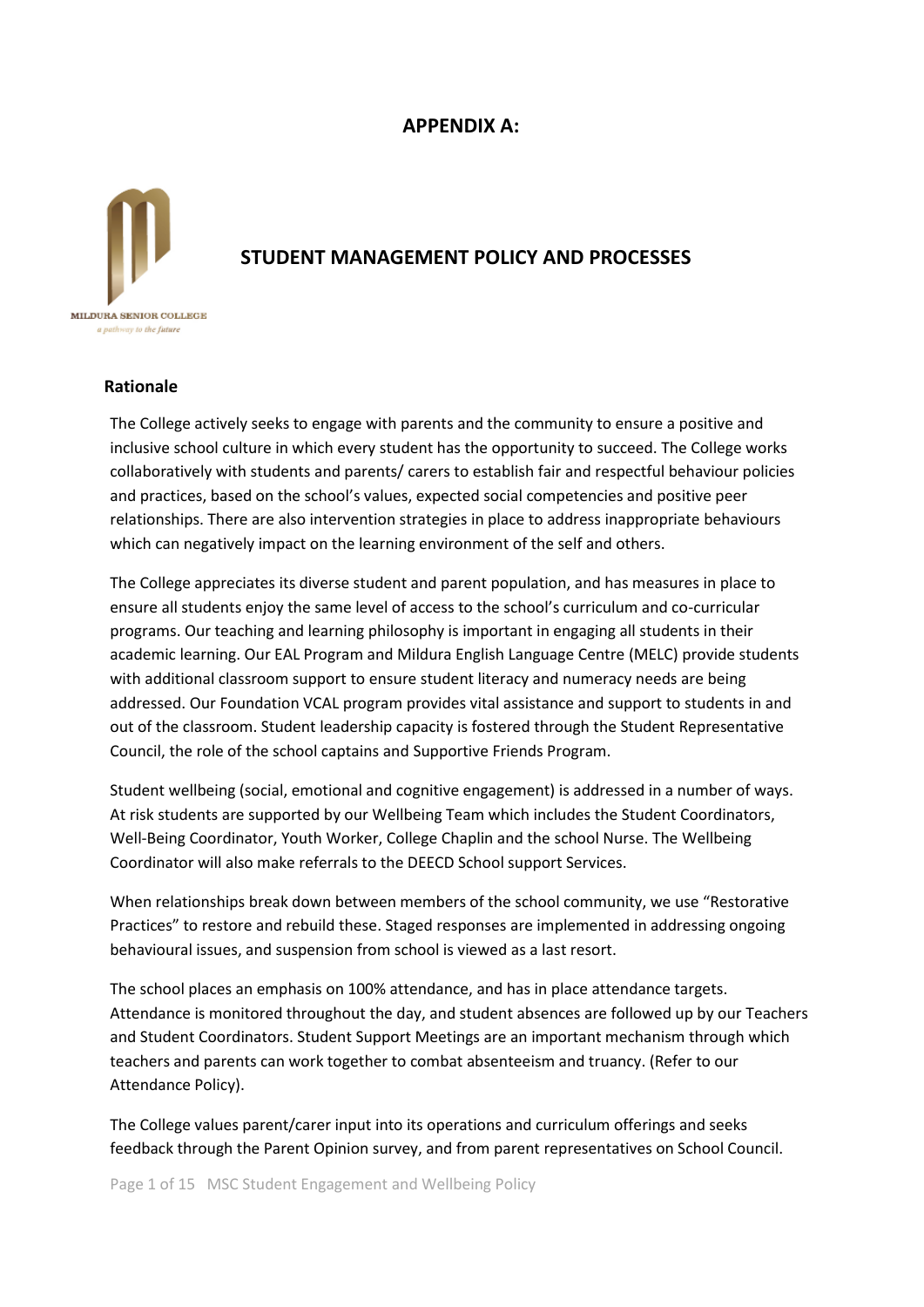The School Council provides financial assistance and encouragement in our efforts to build a sense of community.

## **Rights and Responsibilities:**

It is the right of all members of the School community to experience a safe, pleasant and supportive learning and teaching environment. Staff, students and parents/ carers have a right to be treated with respect, and enjoy an environment free from bullying (including cyber bullying), harassment, violence, discrimination or intimidation. (Refer to our Anti-Bullying & Harassment Policy, DEECD Equal Opportunity Policy).

Teachers also have the rights to be informed, within Privacy requirements, about matters relating to students that may impact on their teaching and learning for that student.

Students have a responsibility to contribute positively to the educational experience for themselves and other students, to participate fully in the school's educational program, and to ensure that their behaviours demonstrate respect for themselves, their peers, their teachers and all other members of the school community.

Parents/ carers have a responsibility to take an active interest in their child's educational progress, model and reinforce positive behaviours and ensure their child's regular attendance. They have a responsibility to support the school in maintaining a safe and respectful learning environment for all students, and engage in regular and constructive communication with school staff regarding their child's learning.

Teachers have a responsibility to demonstrate the standards set by the Victorian Institute of Teaching and AITSL. That is, to know how students learn and how to teach them effectively, know the content they teach, know their students, plan and assess for effective learning, create and maintain safe and challenging learning environments, and use a range of strategies to engage students in effective learning. Teachers also have a responsibility to fairly, reasonably and consistently implement the Student Engagement Policy and Behaviour Policy.

All members have an obligation to ensure school property is appropriately used and maintained.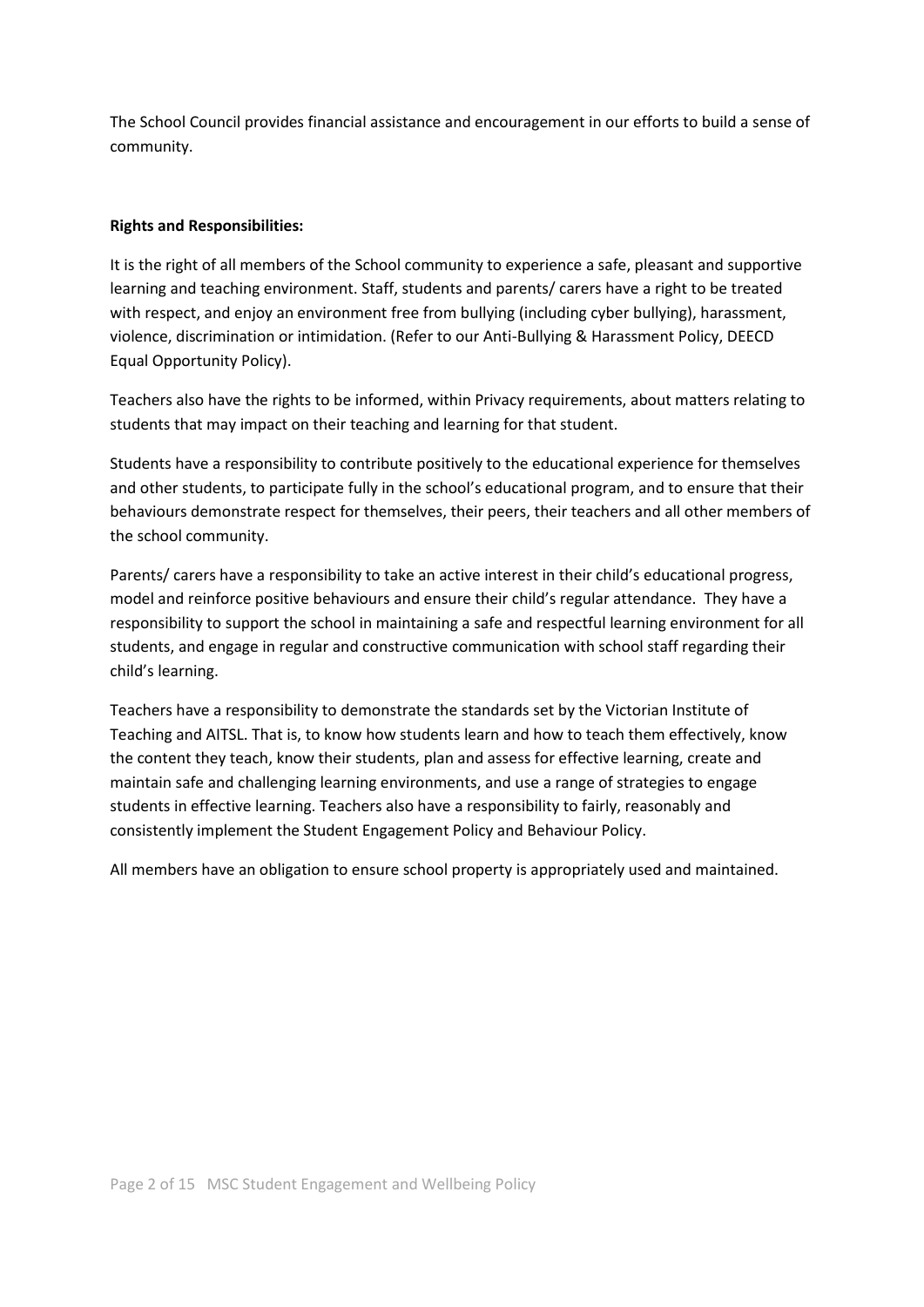# **Shared expectations:**

|                                                                                        | <b>Students</b>                                                                                                                                                                                                                                                                                                                                                          | <b>Parents/Carers</b>                                                                                                                                                                                                                                                                                                                                                                                                                                                                                                                                    | <b>Principals/Teachers</b><br><b>Staff</b>                                                                                                                                                                                                                                                                                                                                                                                                                                                                                                                                                                         |
|----------------------------------------------------------------------------------------|--------------------------------------------------------------------------------------------------------------------------------------------------------------------------------------------------------------------------------------------------------------------------------------------------------------------------------------------------------------------------|----------------------------------------------------------------------------------------------------------------------------------------------------------------------------------------------------------------------------------------------------------------------------------------------------------------------------------------------------------------------------------------------------------------------------------------------------------------------------------------------------------------------------------------------------------|--------------------------------------------------------------------------------------------------------------------------------------------------------------------------------------------------------------------------------------------------------------------------------------------------------------------------------------------------------------------------------------------------------------------------------------------------------------------------------------------------------------------------------------------------------------------------------------------------------------------|
| Engagement<br>(participation<br>in the<br>classroom and<br>other school<br>activities) | All students have a responsibility<br>to:<br>Demonstrate <i>preparedness</i> to<br>$\bullet$<br>engage in and take full<br>advantage of their program<br>effort to do their very best<br>$\bullet$<br>self-discipline to ensure a<br>$\bullet$<br>cooperative learning<br>environment and model the<br>school values<br>team work                                        | Parents/Carers have a responsibility to:<br>Promote positive outcomes by valuing<br>the importance of education and liaising<br>with the school on their child's<br>progress/needs<br>Support their child in their preparedness<br>for the school day and in the provision<br>of a supportive home environment<br>Monitor their child's school involvement<br>$\bullet$<br>and progress and communicate with the<br>school when necessary<br>Be informed and supportive of school<br>programs and actively participate in<br>school events/parent groups | Teachers and Staff have a responsibility to:<br>Comply with its duty of care obligations and have a<br>$\bullet$<br>responsibility to provide an educational environment<br>that can effectively engage all students<br>The school will provide appropriate, relevant and<br>$\bullet$<br>robust curriculum that gives students the opportunity<br>to have input into their learning and experience<br>success<br>Note: International Student Coordinator notified if<br>concerns are with an International Student - ISC will<br>notify IED                                                                       |
| <b>Attendance</b>                                                                      | All students have a responsibility<br>to:<br>attend and be punctual for all<br>$\bullet$<br>timetabled classes every day<br>that the school is open to<br>students<br>be prepared to participate fully in<br>$\bullet$<br>lessons<br>bring a note from their<br>$\bullet$<br>Parents/Carers explaining an<br>absence/lateness<br>Be available for Wednesday<br>$\bullet$ | Parents/Carers have a responsibility to:<br>ensure that enrolment details are correct<br>$\bullet$<br>ensure their child attends regularly<br>advise the school as soon as possible<br>$\bullet$<br>when a child is absent<br>account for all student absences<br>keep family holidays within scheduled<br>$\bullet$<br>school holidays<br>Support their child's learning during<br>$\bullet$<br>absences and work with the school to<br>reintegrate students after prolonged<br>absences                                                                | Teachers and Staff have a responsibility to:<br>Proactively promote regular attendance<br>$\bullet$<br>mark rolls accurately each lesson and follow up on<br>$\bullet$<br>absences<br>Identify trends via data analysis<br>$\bullet$<br>Report attendance data in the school's Annual Report<br>$\bullet$<br>Support students whose attendance is problematic by<br>$\bullet$<br>developing 'Return to School' plans and working with<br>families to implement individual strategies<br>Note: International Student Coordinator notified if<br>concerns are with an International Student - ISC<br>will notify IED |

Page 3 of 15 MSC Student Engagement and Wellbeing Policy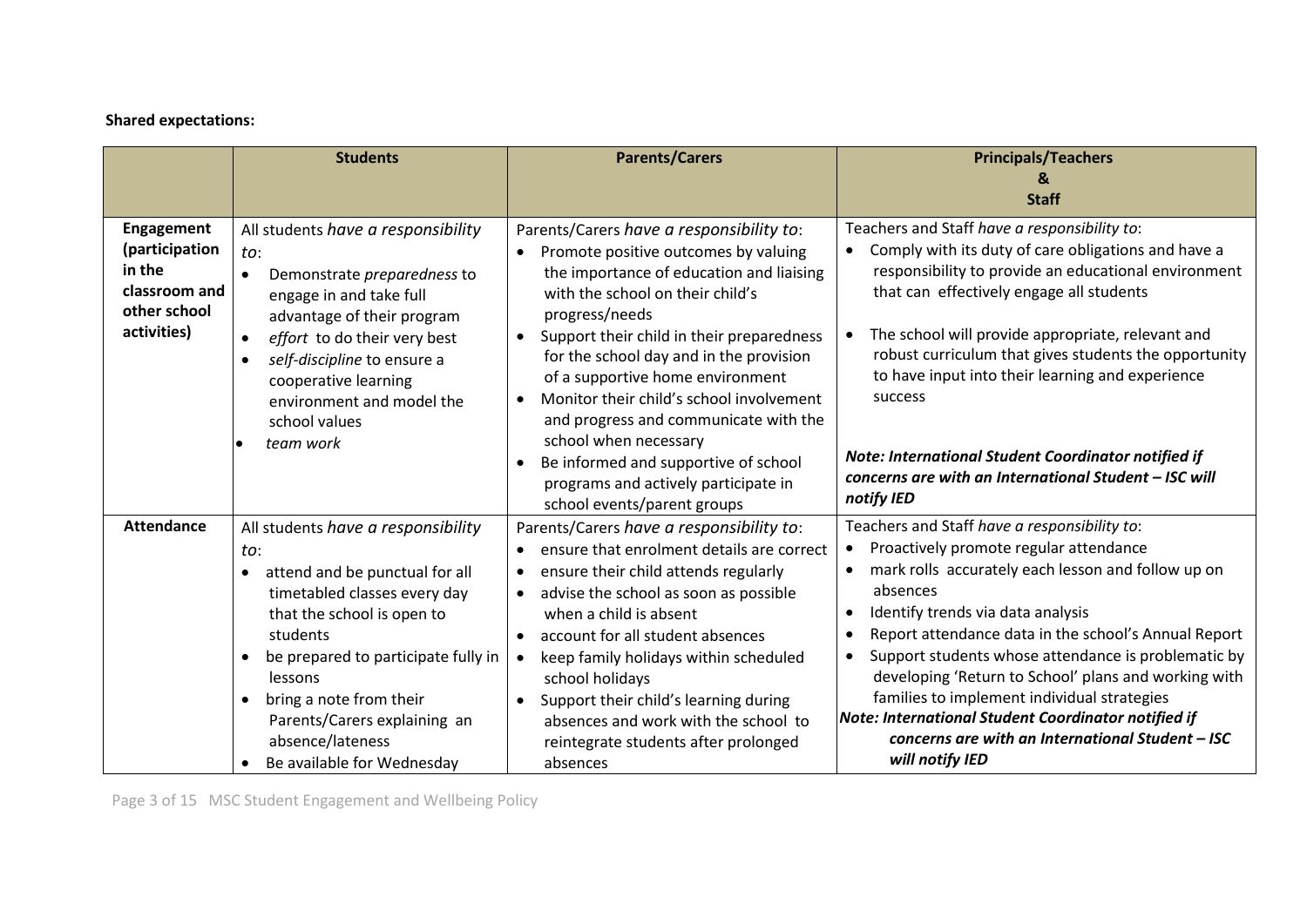| required                                                                                                                                                                                   | morning participation as                                                                                                                                                                                                                                                                                    |                                                                                                                                                                                                                                                                                                                                                                           |                                                                                                                                                                                                                                                                                                                                                                                                                                                                                                                                                                                                                                                                                                                                                                                                                                                                                                                                                                                                                                                                |
|--------------------------------------------------------------------------------------------------------------------------------------------------------------------------------------------|-------------------------------------------------------------------------------------------------------------------------------------------------------------------------------------------------------------------------------------------------------------------------------------------------------------|---------------------------------------------------------------------------------------------------------------------------------------------------------------------------------------------------------------------------------------------------------------------------------------------------------------------------------------------------------------------------|----------------------------------------------------------------------------------------------------------------------------------------------------------------------------------------------------------------------------------------------------------------------------------------------------------------------------------------------------------------------------------------------------------------------------------------------------------------------------------------------------------------------------------------------------------------------------------------------------------------------------------------------------------------------------------------------------------------------------------------------------------------------------------------------------------------------------------------------------------------------------------------------------------------------------------------------------------------------------------------------------------------------------------------------------------------|
| <b>Behaviour</b><br>Students are expected to:<br>learning and have high<br>$\bullet$<br>others<br>$\bullet$<br>comply with the College<br>$\bullet$<br>teachers and parents in<br>outcomes | take responsibility for their<br>expectations that they can learn<br>take responsibility for their<br>behaviours and its impact on<br>model the schools core values of<br>respect, resilience, responsibility<br>independence and success<br>expectations and work with<br>developing strategies to improve | Parents/Carers have a responsibility to:<br>have high expectations of their child's<br>behaviours and an understanding of the<br>schools behavioral expectations<br>Communicate with the school in regards<br>to their child's circumstances<br>Cooperate with the school by assisting in<br>the development and enforcement of<br>strategies to address individual needs | Teachers and Staff have a responsibility to:<br>deliver an inclusive and comprehensive curriculum<br>which promotes positive behaviours.<br>The school will employ whole school and classroom<br>$\bullet$<br>practices to establish a climate in which appropriate<br>behaviours is the norm for all students. There will be<br>a focus on the implementation of preventative and<br>early intervention strategies to deal with attendance<br>and behavioural issues<br>The school will consistently apply Restorative<br>٠<br>Practice and its Student Behaviour<br>Responsibilities through a shared collegiate<br>understanding and only exclude students in extreme<br>circumstances.<br>The school recognises that for students additional<br>٠<br>support may be needed in the form of staged<br>responses, restorative processes and is committed to<br>working with families to reintegrate students after<br>exclusion<br>Note: International Student Coordinator notified if<br>concerns are with an International Student - ISC will<br>notify IED |

Page 4 of 15 MSC Student Engagement and Wellbeing Policy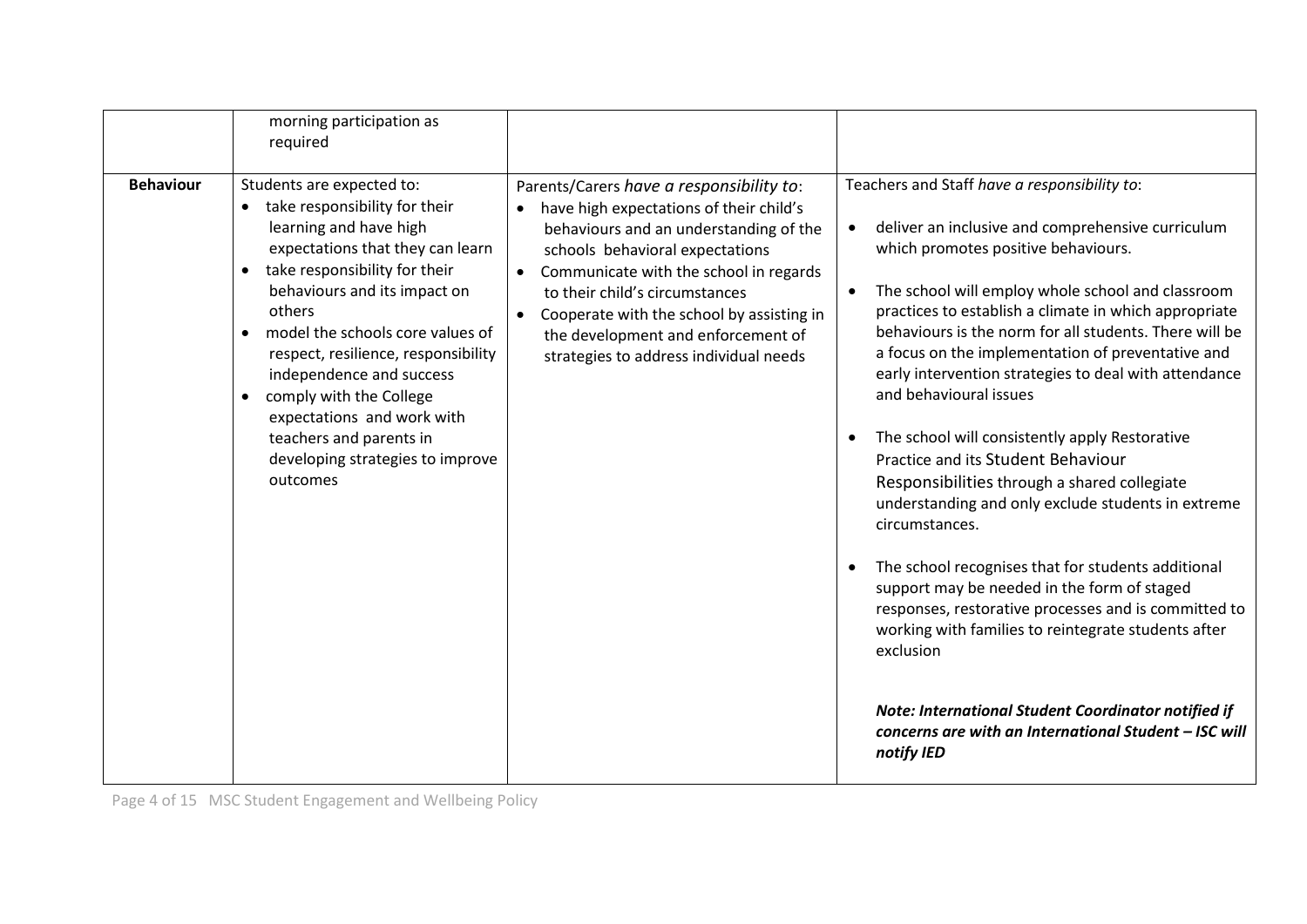## **School Action and Consequences**

Student engagement, regular attendance and positive behaviours will be supported through relationship based whole-school classroom practices, including targeted and individualised support when required. (Please refer to our Shared Expectations and Student Behaviour Responsibilities). Whole school practices include:

- Establishing predictable, fair and democratic classrooms and school environments
- Ensuring student participation in the development of classroom and whole school expectations
- Providing personalised learning programs where appropriate for individual students
- Consistently acknowledging all students
- Empowering students by creating multiple opportunities to take responsibility and be involved in decision making
- Providing physical environments conducive to positive behaviours and effective engagement in learning

# **Inappropriate behaviours, including irregular attendance, will be supported through a staged response, including:**

- Understanding the student's background and needs
- Ensuring a clear understanding of expectations by both students and teachers
- Providing consistent school and classroom environments
- Scaffolding the student's learning program
- Engaging in "Restorative Practices"

# **Broader support strategies will include:**

- Involving and supporting the parent/carer
- Involving the Student Coordinator, Well-being Coordinator, the Pathways Teacher and Student Pathways and Transition Coordinator and Youth Worker and where appropriate
- counselling and /or support
- Convening student support group meetings
- Developing individualised learning, behaviour or attendance plans
- Providing broader educational programs ( work experience, camps)
- Involving community support agencies
- Contact with the Regional Office

# **Discipline Procedures – suspension and expulsion**

A student may be excluded from school in situations where all other measures have been implemented without success, or where an immediate suspension is the only appropriate course of action in response to the student's behaviour which may put the health, safety and well-being of other students, staff or themselves at significant risk.

# **Consequences which may be used prior to suspension include:**

- Restorative Meetings and Restorative Agreement
- Withdrawal of privileges
- Use of behaviour and attendance sheets to monitor behaviour

Page 5 of 15 MSC Student Engagement and Wellbeing Policy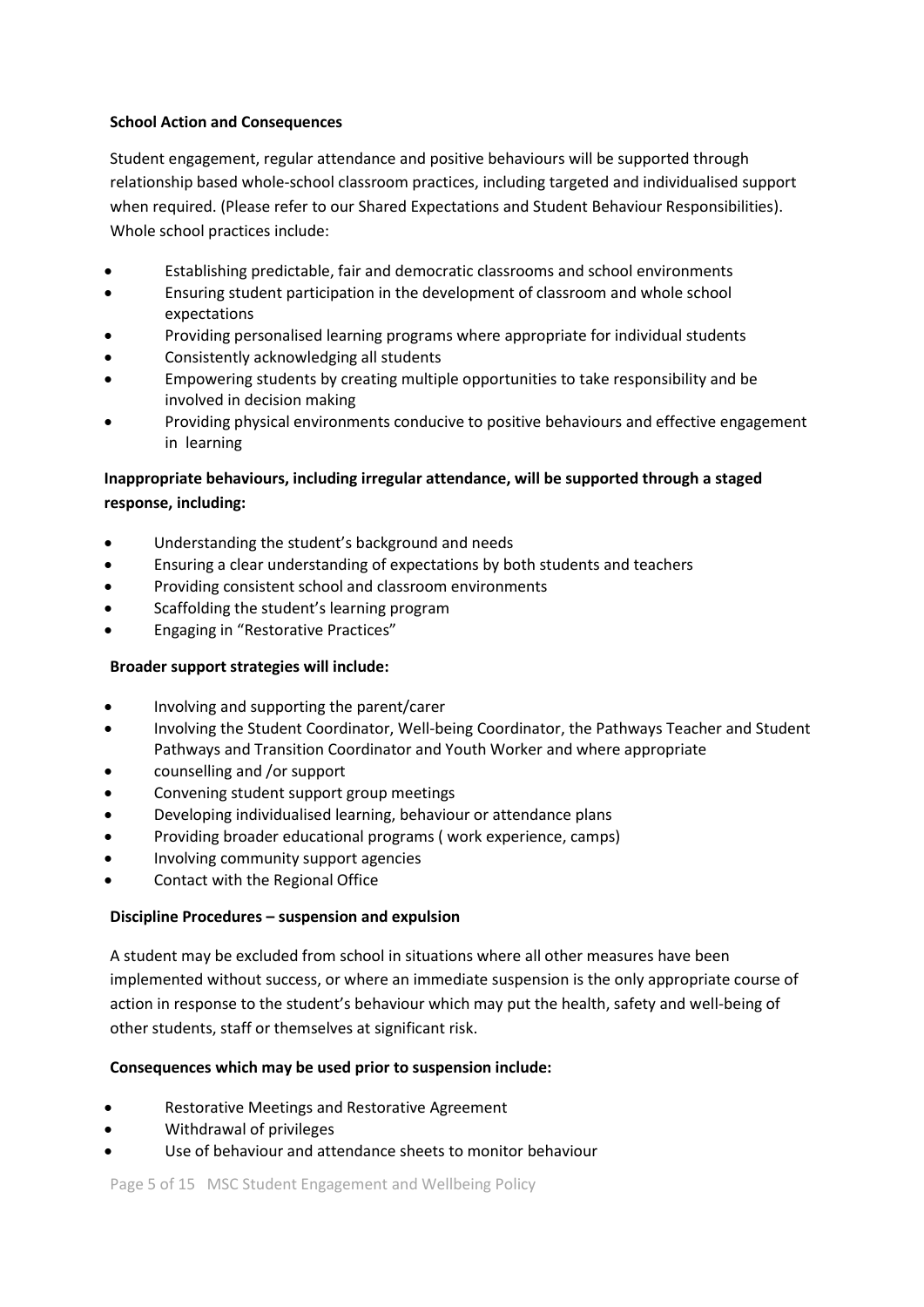- Withdrawal from class activities for a specified period. Where appropriate, parents/carers will be informed of such withdrawals
- Convening of a school support group.

When considering suspension or expulsion, the College follows the Department of Early Childhood and Development's procedures (refer to section 4.3 of Effective Schools are Engaging Schools: Student Engagement Policy Guidelines).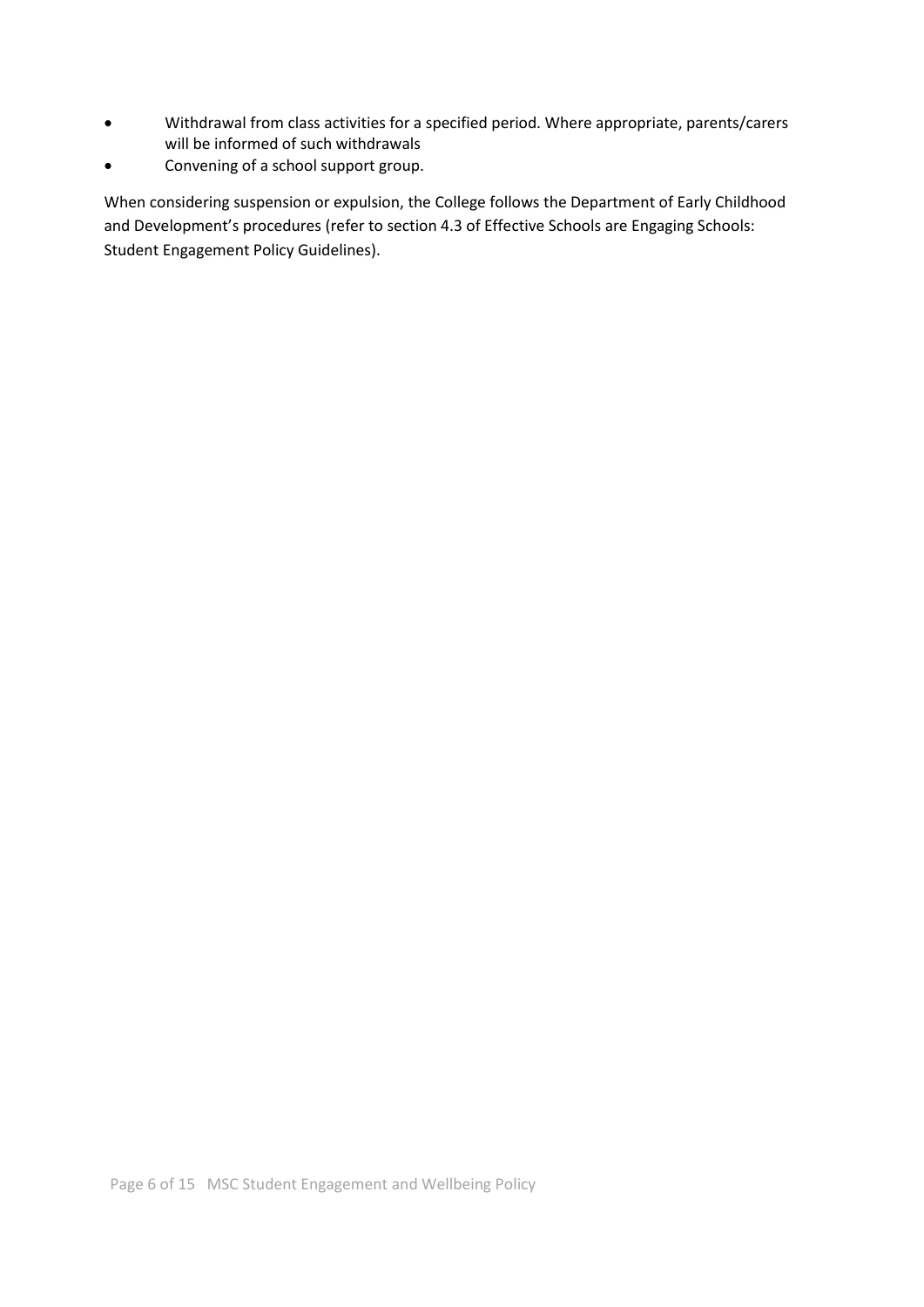# **APPENDIX B:**

# **STUDENT BEHAVIOUR MANAGEMENT GUIDELINES**



Effective schools are engaging schools which create a positive school culture. The primary focus is to provide a safe and supportive learning environment. Students can only learn effectively in environments in which they feel safe and supported, and where teachers have high expectations for their learning. Mutually respectful classrooms are central to a safe school environment.

# **Behaviour unchallenged is behaviour condoned**

#### **Responsibilities of the Classroom Teacher:**

- Involve and engage all students, set high expectations, seek feedback from students and give out two messages to every student –'you can experience success' and 'I will help you do that'.
- To be familiar with the College Student Engagement Policy and be consistent in its implementation.
- Role Model and become skilled in using restorative practices.
- When breaches of College Student Behaviour Responsibilities occur, classroom teachers must follow protocol. Classroom teacher must provide written documentation including strategies taken to deal with the problem before the matter is referred on to the Student Coordinator.
- Log issues/incidents/concerns on the College Intranet
- In extreme circumstances the threat is to be referred immediately to the Principal Class.

#### **Responsibilities of the Student Coordinators**

Promotion of Positive Behaviours:

- Establish consistent school wide and classroom expectations, and classroom consequences for problem behaviour, involving the reinforcement of positive social behaviours and the use of restorative practices to improve student behaviour management outcomes. Assist individual teachers in implementing positive behaviour support and restorative practices.
- Document incidents relating to the management of student behaviours to inform decision making. When concerns arise about a student's on -going behaviour or when a student is displaying chronic patterns of concerning behaviour and implement a targeted response to address the issues. This may involve the establishment of a student support group involving Parents/Carers/Student Coordinator and Wellbeing Coordinator is required.

#### Attendance: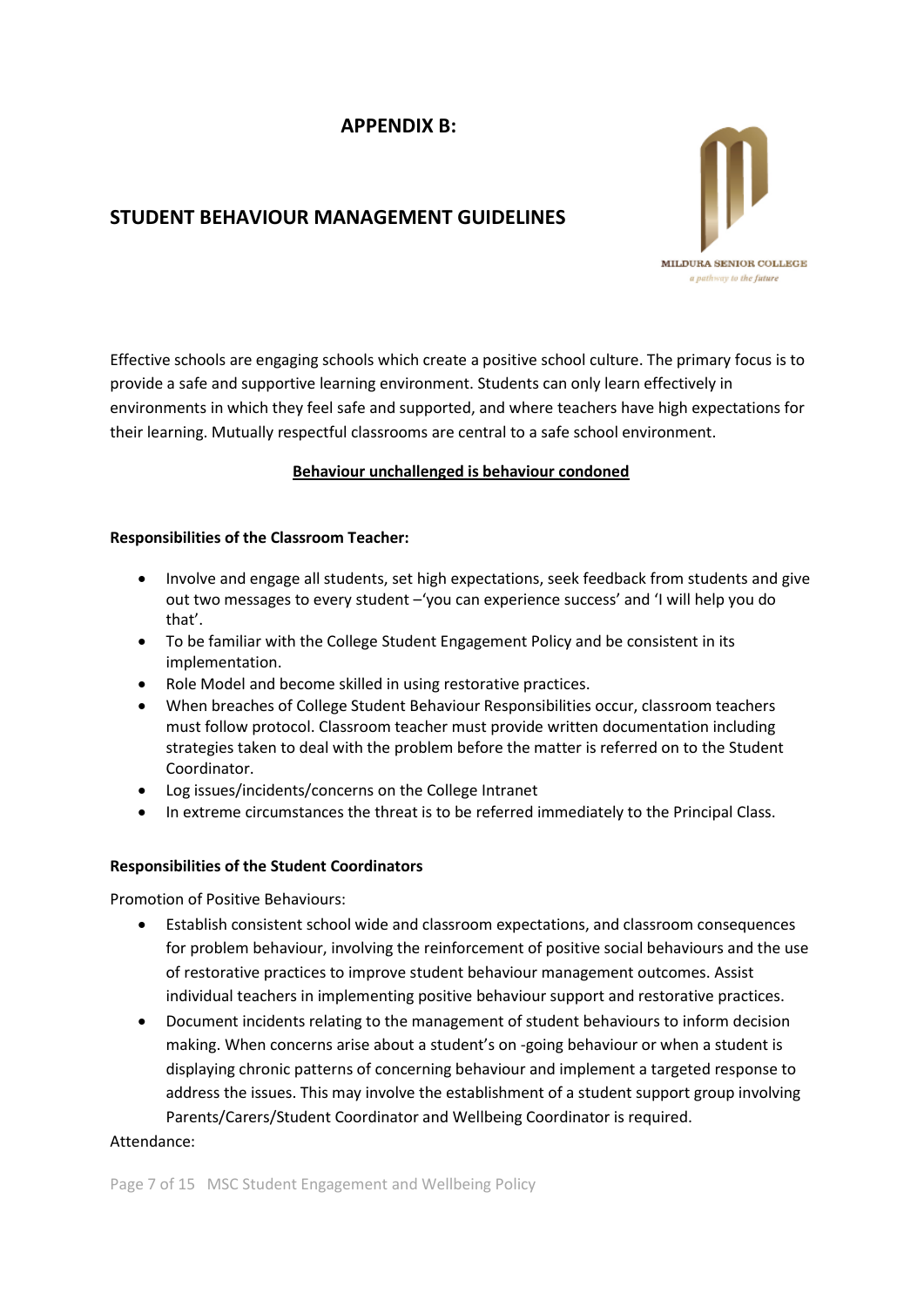- Articulate high expectations of attendance to all members of the school community
- Follow up absences on a daily basis and keep all staff, the Office Administration and Principal Class informed on student management issues.
- Organise Student Support Meeting.

# **Responsibilities of the Wellbeing Coordinator**

The Wellbeing Coordinator is responsible for:

- developing, implementing and evaluating the College's Student Engagement and Wellbeing Policy throughout the College
- developing prevention and early intervention programs and strategies that contribute to a positive school culture.
- Assisting to develop a whole school approach to student attendance and providing support and strategies to teachers and Student Coordinators.
- To liaise and work with the Pathways and Transitions Coordinator in planning and preparation to support "Students at risk".
- To promote and assist all teachers in the use of restorative practices.
- Induct new staff on the College's Student Engagement and Wellbeing Policy.

# **Responsibilities of the Assistant Principal**

The Assistant Principal is responsible for:

- Supporting both classroom teachers and Student Coordinators in the overall management of student behaviours.
- Monitoring the Student Engagement and Wellbeing Policy and Student Management Guidelines.
- Ensuring the Procedures for Suspension are understood by the Student Coordinators, and are adhered to.
- The Assistant Principal may also be the Principal's representative at Student Support Group meetings during pre and post suspension conferences.

# **Responsibilities of the Principal:**

The Principal is responsible for:

- Ensuring school-wide adherence to the Engagement and Wellbeing Policy
- Student expulsions, and to ensure the Procedures for Expulsion are adhered to.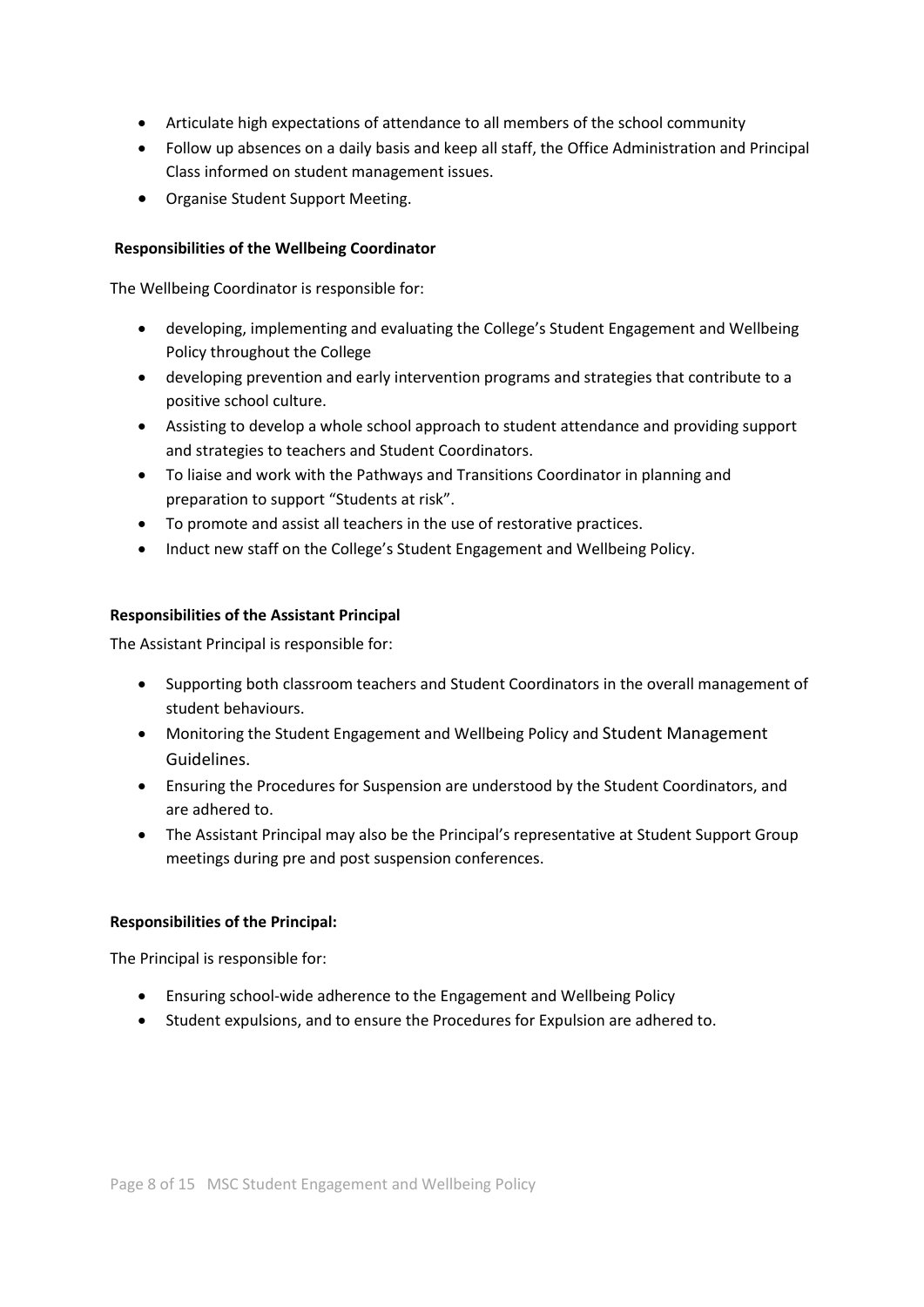| <b>College Student Behaviour Responsibilities</b>                                                                                                                                                                                                                                                                                                                                                                                                                                                                                                                                                                                                                                      | <b>Classroom Teacher Responsibility</b>                                                                                                                                                                                                                                                                                                                                                                                                                                                                                                                                                                                                                                                                                                                                                                                                     | <b>Student Coordinators</b>                                                                                                                                                                                                                                                                                                                                                                                                                                                                                                          |
|----------------------------------------------------------------------------------------------------------------------------------------------------------------------------------------------------------------------------------------------------------------------------------------------------------------------------------------------------------------------------------------------------------------------------------------------------------------------------------------------------------------------------------------------------------------------------------------------------------------------------------------------------------------------------------------|---------------------------------------------------------------------------------------------------------------------------------------------------------------------------------------------------------------------------------------------------------------------------------------------------------------------------------------------------------------------------------------------------------------------------------------------------------------------------------------------------------------------------------------------------------------------------------------------------------------------------------------------------------------------------------------------------------------------------------------------------------------------------------------------------------------------------------------------|--------------------------------------------------------------------------------------------------------------------------------------------------------------------------------------------------------------------------------------------------------------------------------------------------------------------------------------------------------------------------------------------------------------------------------------------------------------------------------------------------------------------------------------|
| <b>Overall behaviour</b><br>Students are required to follow all reasonable<br>$\bullet$<br>requests of staff.<br>Students should not physically or verbally<br>$\bullet$<br>abuse others.<br>Students have a responsibility to always treat<br>$\bullet$<br>others with respect.<br>Students need to respect the rights of others<br>$\bullet$<br>to learn. No student has the right to impact<br>negatively on the learning of others.<br>Students have a responsibility to respect the<br>$\bullet$<br>property of others.<br>Students have a responsibility to bring correct<br>equipment to all classes<br>Students have a responsibility to work to the<br>best of their ability. | <b>Follow the Restorative Practice Process:</b><br>Remain calm<br>$\mathbf{1}$ .<br>Provide a warning "Your behaviour is<br>2.<br>disturbing others, please stop".<br>3. Reassert "I understand and we can<br>discuss this later. Right now please<br>4. Give choice "You have a choice. If you<br>do not follow my request you will have<br>to meet with me to discuss after class.<br>Follow through with a restorative<br>5.<br>process;<br>a. Move student to another seat /<br>isolated area of the classroom<br>Have a restorative chat<br>b.<br>Organise conference/restorative<br>$C_{\bullet}$<br>chat to include Student Coordinator<br>/AP if required<br>Continued misbehaviour warrants:<br>Incident Report to Student Coordinator<br>а.<br>Contact with parent may occur after<br>b.<br>consultation with Student Coordinator | Implement a restorative response:<br>Speak with the student prior to further<br>action<br><b>Behaviour report</b><br>Attendance report<br><b>Removal from Class</b><br>Restorative chat with affected parties<br><b>Behaviour Plans</b><br><b>Student Agreement</b><br>Parent contact<br>Student support meeting<br>Referral to A.P.<br>Recommendation to externally suspend<br>and referral to AP<br>International Student Coordinator<br>notified if concerns are with an<br>International Student - ISC will notify<br><b>IED</b> |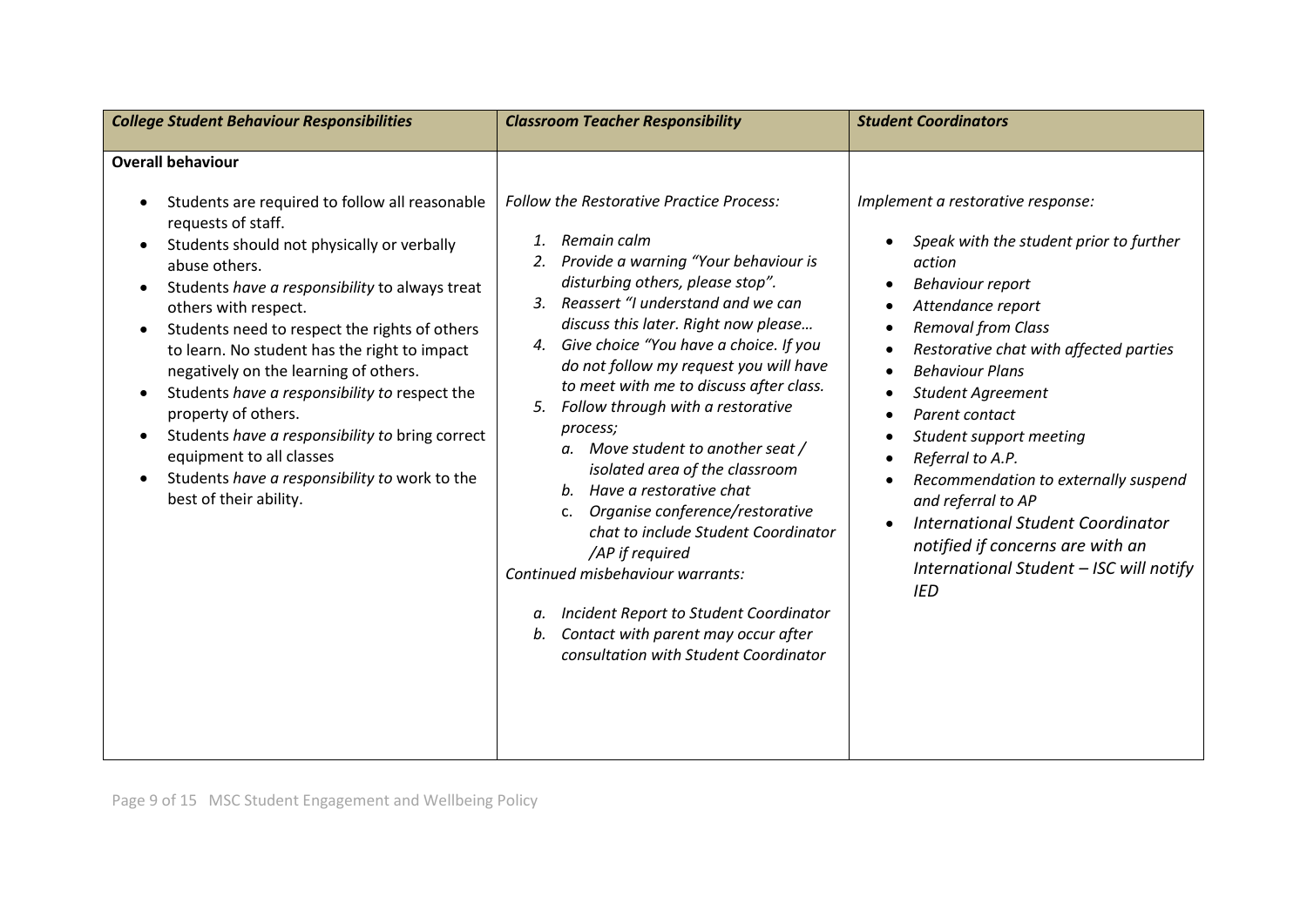| <b>Attendance and punctuality</b><br>Students have a responsibility to be on time<br>to all classes<br>Students who are late to school must report<br>to the SSC and sign in<br>Students who leave school early have a<br>responsibility to sign out at the SSC and<br>provide a note or phone call from a parent as<br>soon as possible.<br>Students absent from school have a<br>responsibility to ensure that a signed note or<br>medical certificate is presented immediately<br>upon returning to school. (see shared<br>expectations and Student Behaviour<br>Responsibilities)<br>Notification from home should accompany all<br>absences. Parents/Carers should contact the<br><b>Attendance Officer</b> | Mark Roll as Late (Electronic and Paper<br>$\bullet$<br>copy)<br>Speak to student about lateness<br>$\bullet$<br>Inform the Student Coordinator if on-<br>going via an Intranet behaviour report.<br>Attend Student/Parent/Student<br>$\bullet$<br>Coordinator Meeting if required | Note: Students missing a class without<br>explanation will receive a text message via the<br>attendance officer.<br>Speak to student about ongoing lateness<br>issues.<br>Follow through with student to develop<br>strategies to resolve issue/s and speak<br>with Parent/Carer<br>Attendance Warning letters sent home<br>$\bullet$<br>at: 10-15-20 absences and Inform<br>Wellbeing Coordinator and A.P. via<br>behaviour report on the intranet.<br>Parent/Student Coordinator/Teachers if<br>required meeting to discuss issues<br>Develop an ILP if required.<br>$\bullet$<br><b>International Student Coordinator</b><br>notified if concerns are with an<br>International Student - ISC will notify<br><b>IED</b> |
|------------------------------------------------------------------------------------------------------------------------------------------------------------------------------------------------------------------------------------------------------------------------------------------------------------------------------------------------------------------------------------------------------------------------------------------------------------------------------------------------------------------------------------------------------------------------------------------------------------------------------------------------------------------------------------------------------------------|------------------------------------------------------------------------------------------------------------------------------------------------------------------------------------------------------------------------------------------------------------------------------------|---------------------------------------------------------------------------------------------------------------------------------------------------------------------------------------------------------------------------------------------------------------------------------------------------------------------------------------------------------------------------------------------------------------------------------------------------------------------------------------------------------------------------------------------------------------------------------------------------------------------------------------------------------------------------------------------------------------------------|
| <b>Dress Code</b><br>Students have a responsibility to adhere to<br>the College Dress Code:<br>Appropriate clothing must be worn at all                                                                                                                                                                                                                                                                                                                                                                                                                                                                                                                                                                          | Speak with Student - as student to<br>remove clothing if appropriate and                                                                                                                                                                                                           | Speak with Student - ask student to<br>remove clothing if appropriate and place                                                                                                                                                                                                                                                                                                                                                                                                                                                                                                                                                                                                                                           |

Page 10 of 15 MSC Student Engagement and Wellbeing Policy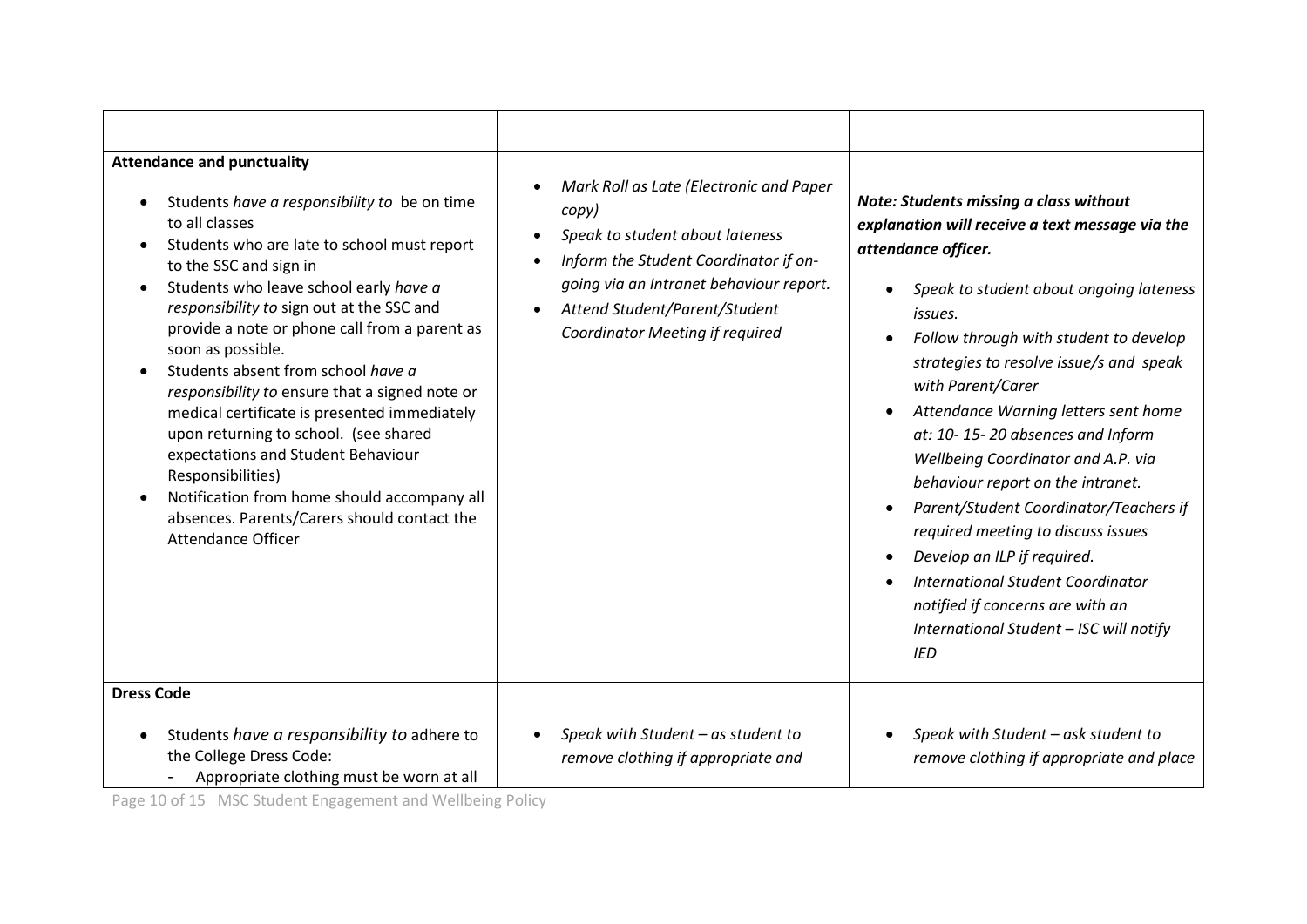| times<br>Students must wear appropriate foot<br>$\blacksquare$<br>wear for all practical classes<br>If asked to remove an item, not wear it again<br>the future | place in locker (e.g. hat or jumper)<br>Refer to Student Coordinator if clothing<br>is inappropriate to continue wearing for<br>the rest of the day.<br>Students with inappropriate foot wear<br>for practical classes are unable to<br>participate in activities and alternative<br>task and space allocated. | in locker (e.g. hat or jumper)<br>Student may be referred home to<br>change or provided a temporary item to<br>replace the offending item. |
|-----------------------------------------------------------------------------------------------------------------------------------------------------------------|----------------------------------------------------------------------------------------------------------------------------------------------------------------------------------------------------------------------------------------------------------------------------------------------------------------|--------------------------------------------------------------------------------------------------------------------------------------------|
|-----------------------------------------------------------------------------------------------------------------------------------------------------------------|----------------------------------------------------------------------------------------------------------------------------------------------------------------------------------------------------------------------------------------------------------------------------------------------------------------|--------------------------------------------------------------------------------------------------------------------------------------------|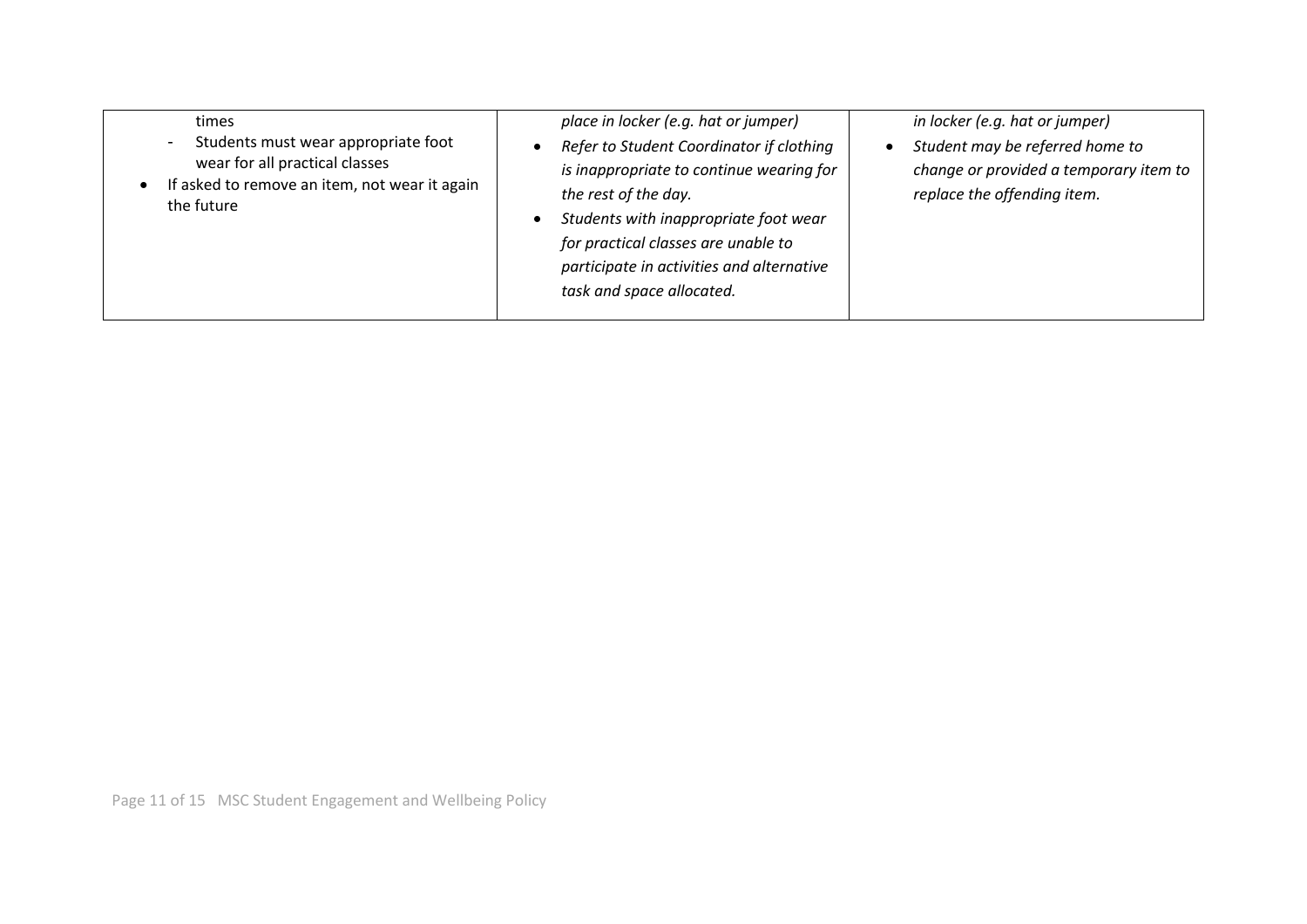#### *Health and Safety & College Environment*

- *Students have a responsibility to not bully, intimidate, exclude or harass others. This includes any verbal, Cyberbullying, physical or sexual conduct which is uninvited, unwelcome or offensive to a person (see Harassment/Anti Bullying Policy for details).*
- *Students must not use prohibited substances at or in the vicinity of the College.*
- *Student have a responsibility to not attend the College under the influences of prohibited substances (see the College Illicit Substances Policy)*
- *It is compulsory for all students to wear footwear at all times.*
- *Students are to respect all college property and spaces.*
- *Students have a responsibility to bin all rubbish*
- *Students have a responsibility to keep lockers secure at all times. The College is not responsible for loss of valuables.*
- *Challenge behaviours and make a report to Student Coordinator & log on the intranet*
- *Have a restorative chat*
- *Report to Student Coordinator or Wellbeing Coordinator if immediate action is required*
- *Have agreed classroom protocols for mobile phones*
- *Organise for students to remain behind and tidy the room or area. Graffiti: clean from area*
- *Request a restorative meeting*
- *Challenge behaviours around rights and responsibilities and refer to Anti-Bullying Policies and Guidelines Consequences*
- *Coordinate a Restorative Meeting and Contact parents*
- *Referral to counselling.*
- *Some cases may warrant immediate suspension. Referral to AP*
- *Inform Principal Class. Student removed from classroom and parent contacted to collect student.*
- *May involve immediate suspension.*
- *Parent notified. Parent may be required to meet costs. If extensive and persistent, parent meeting to review enrolment.*
- *International Student Coordinator notified if concerns are with an International Student – ISC will notify IED*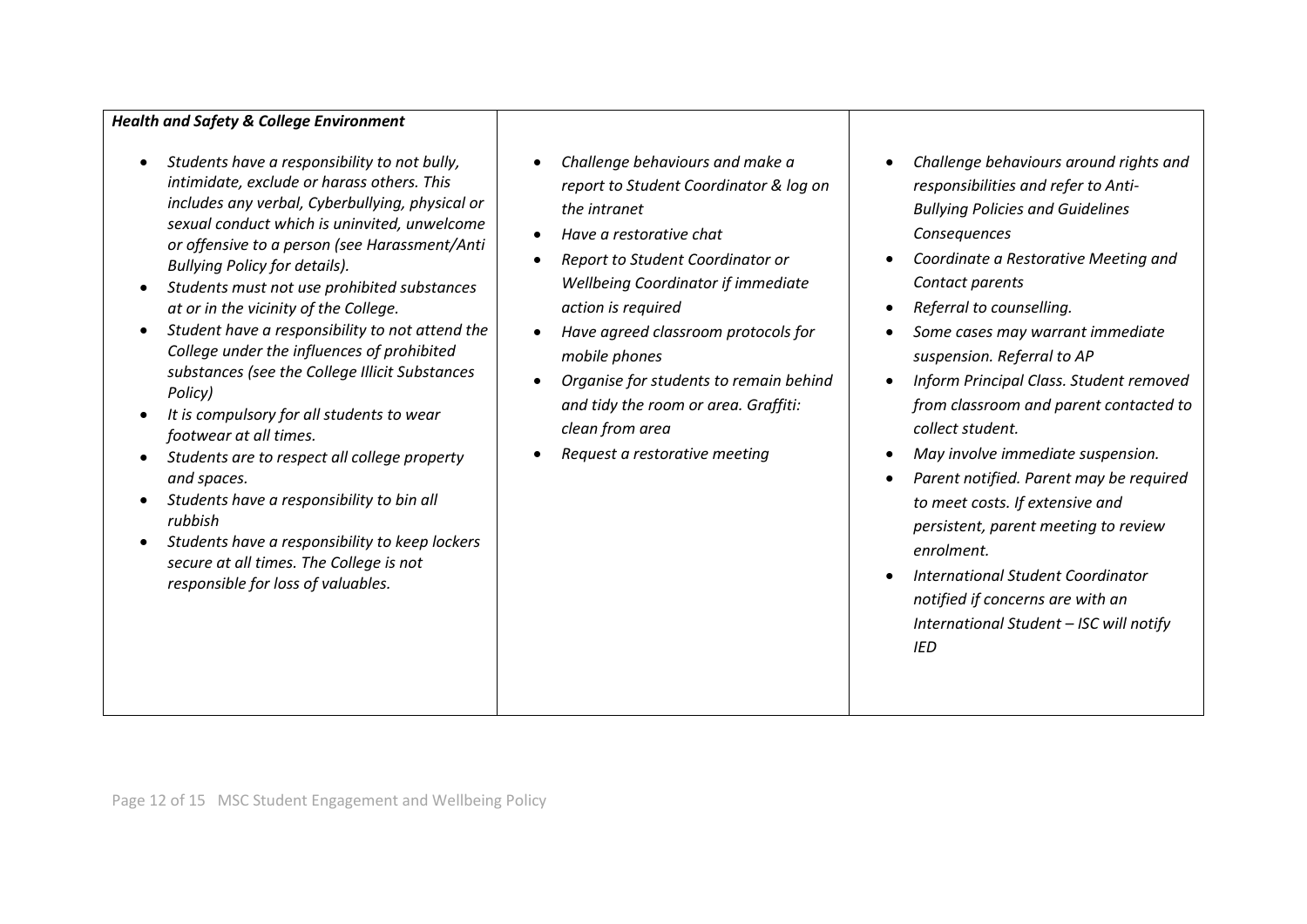# **APPENDIX C:**

# *Quick Reference Guide for Students*



# **THE LEARNING ENVIRONMENT RESPONSIBILITIES**

The Following information is a quick reference guide to the College Student Engagement and Wellbeing Policy which all students agree to on enrolment at the College. The full version of the College Code of Conduct can be found on the College website and in the College Handbook given to all students prior to or at enrolment. These expectations and rules reflect College values and throughout the College day, when students are on their way to or from College and during any College activity, excursion or camp.

#### **Our Key Values:**

## **Respect Resilience Responsibility Independence Success**

#### **General**

- Arrive punctually to class
- Bring correct materials
- Place all rubbish in the bins provided
- No smoking in the College Grounds or the vicinity of the College (approx. 400m from the nearest College exit)
- Keep areas such as canteen, COLA and ovals litter free
- The Library is a study area, not a social venue
- Carpet side of canteen is a quiet work area during class time
- Respect school property and the property of others
- Move quickly and quietly through corridors and locker areas at all times.
- People not enrolled in the College are not permitted on site without permission.
- Any form of harassment or discrimination by students or staff as specified under current Equal Opportunity Legislation, The Racial and Religious Tolerance Act and the College Merit and Equity Policy is not permitted. This includes verbal harassment, exclusion, physical actions, text messages and any other form of cyber bullying via any electronic device, social media or any other means.

#### **Leaving the College Grounds**

- Students have the privilege of leaving the grounds at recess or lunch to access local shops or to go home for lunch
- Students are not permitted to access local shops during class time this includes students who have study sessions. Student are not permitted to stay at the shops to eat or socialise
- If accessing shops or going home for lunch, return immediately to school do not loiter at or in the shops or in local streets (includes 14<sup>th</sup> St, Havilah Crescent, Church grounds and

Page 13 of 15 MSC Student Engagement and Wellbeing Policy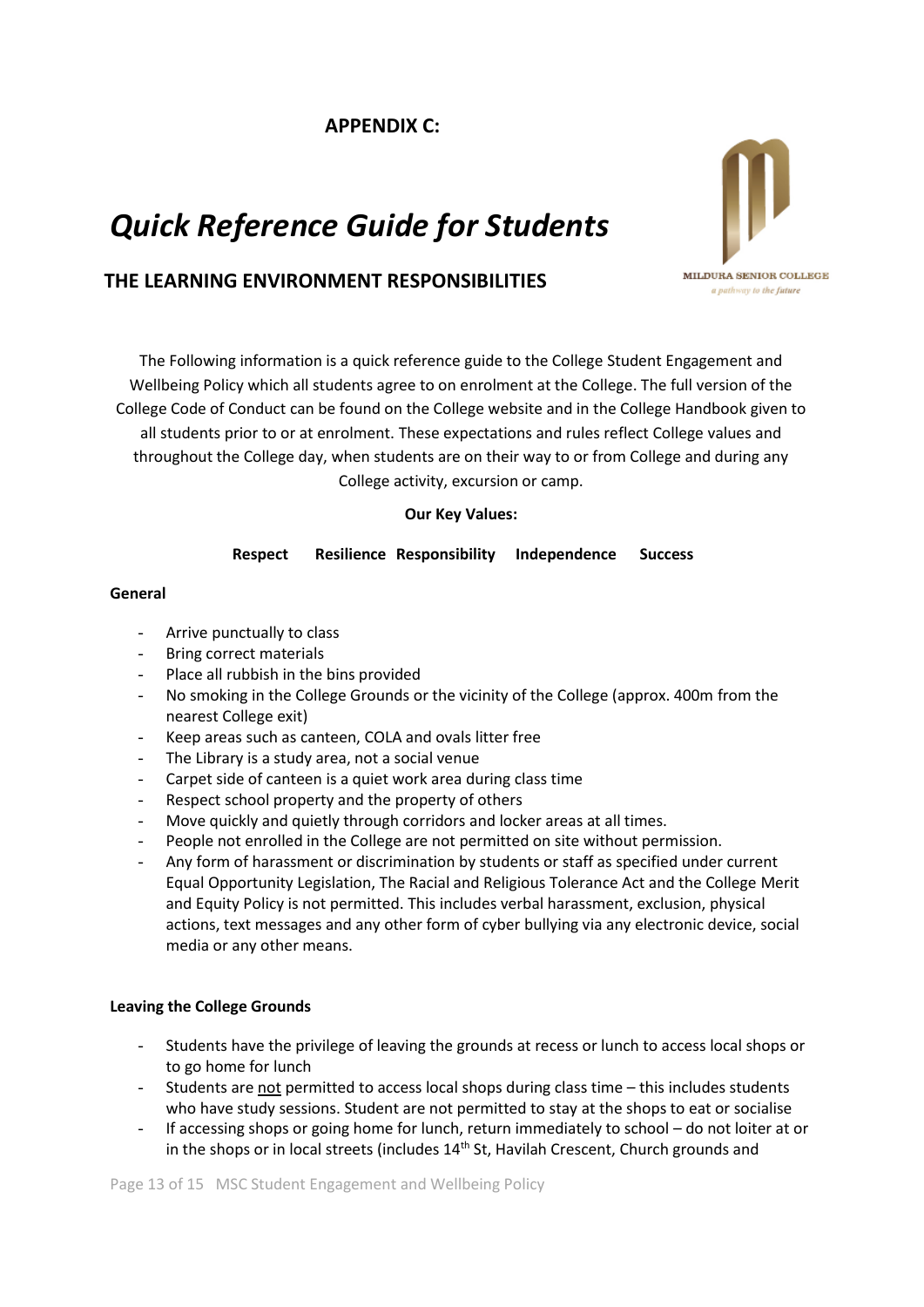Eulinga Drive)

- Students who leave the grounds and during class time need to sign out/in at the Student Services Centre
- Any licensed student driver wishing to drive a vehicle to school must register the vehicle details with the front office. Students can only park in 14<sup>th</sup> St and the rear gym car park. Students are not permitted to transport other students while in daily attendance at the College, or to and from any College function, excursion or camp.

# **Out of Bounds Areas**

- School ovals beyond the Music Room/Bambill Rooms
- Local shops during class times
- Havilah Crescent
- Eulinga Drive and subdivisions therein
- $14<sup>th</sup>$  St (no loitering when accessing shops)
- Church grounds adjacent to the college
- Driveways and lawn areas of neighbourhood houses
- Centre plantation in Deakin Avenue
- Chaffey SC
- Mildura Special School

#### **Dress Code**

- The college does not have a uniform but students can purchase "college clothing" from a local supplier
- The Handbook clearly states that students must wear clothing that is in line with a work environment
- Students cannot wear clothing that is brief, revealing or offensive to others. Students who wear clothing that contradicts this rule will be sent home to change.
- Students enrolled in classes with a practical component (such as Technology and Science) MUST purchase and wear the correct clothing and footwear when undertaking practical classes.
- Students who do not bring or wear the correct clothing for practical classes will not be permitted to do that class, or in on-going situations, enrolment in that subject may be cancelled.

## **If you fail to respect the classroom environment then your teacher may implement the following actions:**

- Change your seating position in the classroom
- Direct you to work away from the classroom
- Direct you to work from another teacher's class for the duration of the lesson
- Referral to your Student Coordinator
- In extreme circumstances your teacher may ask you to leave the classroom and report to Administration without implementing any of the above steps. The matter will be followed through by all parties. Contact with your parents may be necessary.